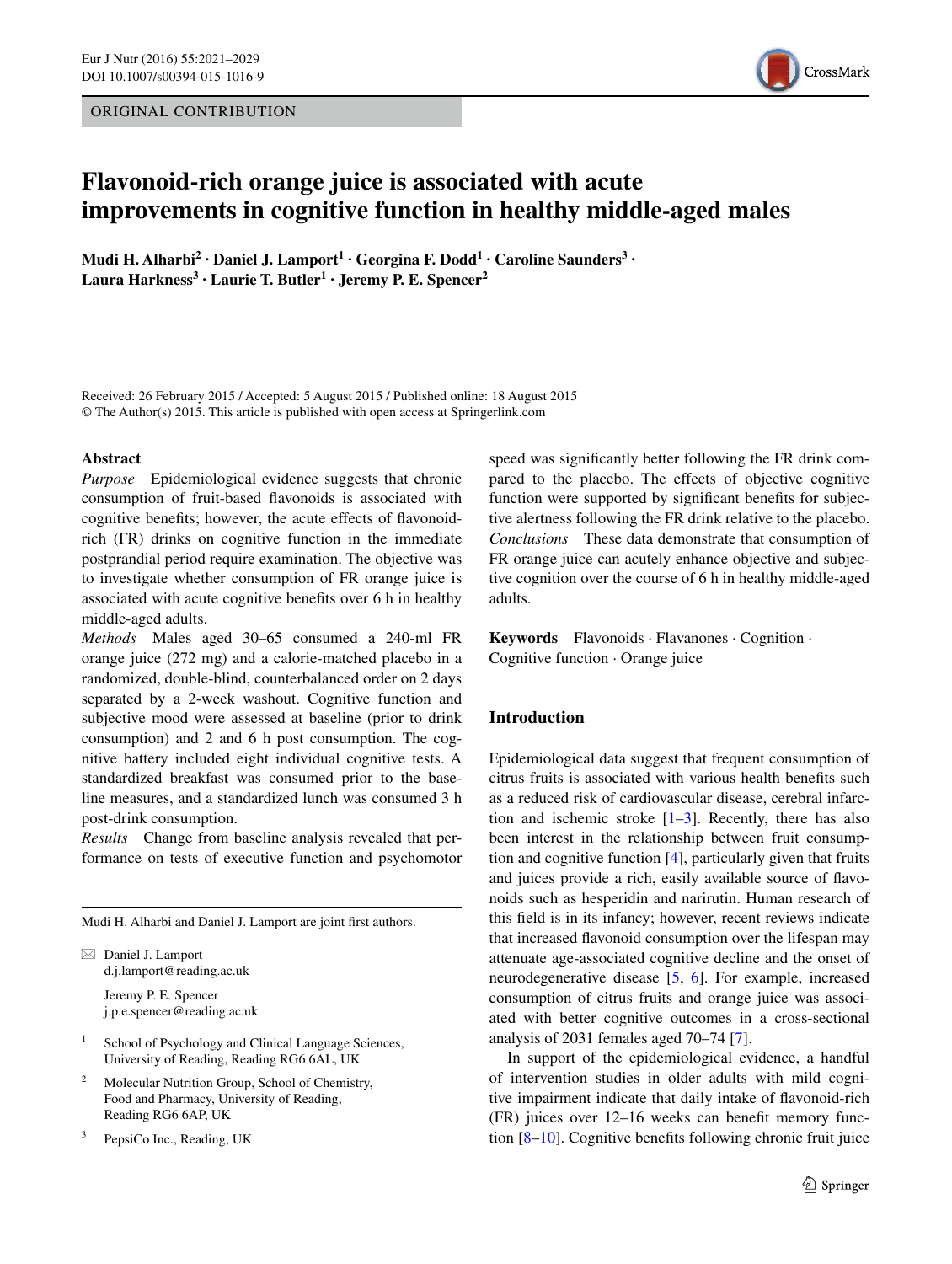consumption are not exclusive to adults with mild cognitive impairment; improvements in global cognitive function were observed in healthy older adults (mean age 67) following 8-week daily consumption of flavanone-rich orange juice (305 mg/day) relative to a low-flavanone control (37 mg) [[11\]](#page-7-8). It has been hypothesized that increased cerebral blood flow (CBF) and increased neural activity following consumption of flavonoid-rich drinks could provide an underlying mechanism for the aforementioned cognitive benefits [[9,](#page-7-9) [12\]](#page-7-10). In support of this, daily dietary supplementation of cocoa flavanols (900 mg/day) over 8 weeks was associated with increased cerebral blood volume in the dentate gyrus of the hippocampus [\[13](#page-7-11)]. Crucially, concomitant improvements in pattern recognition were also observed, such that response times were 630 ms quicker following high-flavanol relative to low-flavanol supplementation. This provides evidence of possible causation between flavonoid intake, increased CBF and behavioral effects.

It remains to be seen whether acute cognitive benefits occur within the immediate postprandial phase following juice intake. However, acute improvements in memory and executive function have been observed in healthy young adults following consumption of flavonoid-rich cocoabased drinks and solids [\[14](#page-7-12), [15\]](#page-7-13). The aim of the present research was to investigate whether consumption of FR orange juice is associated with acute cognitive benefits in healthy middle-aged adults. Orange juice is one of the most commonly consumed sources of flavonoids, and the potential for fruits and fruit-based drinks to enhance cognitive function or attenuate cognitive decline deserves investigation, particularly in healthy populations for whom very limited published data exist. The flavonoid concentration of whole oranges can be higher than the concentration found in orange juice [[16\]](#page-7-14), principally because the fibers in orange act as an entrapping matrix [\[17](#page-7-15)]; thus, some of the flavonoids are lost during the juicing process. Therefore, in the present study, the intervention drink is composed of whole processed juicing orange which retains the fiber, and thus delivers a high dose of flavonoids.

## **Subjects and methods**

## **Participants**

Twenty-four healthy males were recruited from Reading, UK, and surrounding areas. Two participants withdrew following the completion of arm one due to work commitments (data not included). Inclusion criteria were males aged 30–65 (mean 51, SD 6.6), native English speaking, BMI 25-32  $\text{kg/m}^2$  (mean 28.3, SD 3.1), non-smokers. Exclusion criteria were history of stroke/myocardial infarction, alcohol misuse, renal or bowel disease, pancreatitis,

diabetes or any other endocrine disorder, dementia or mild cognitive impairment (mini–mental state examination [[18\]](#page-7-16) (MMSE) <26), current weight loss regime, vegetarian diet, regular intake of supplements including fish oil, fatty acid, vitamins and minerals, any medication for hypertension, hyperlipidaemia, inflammation, hypercholesterolemia and hypercoagulation, and history or evidence of depression (as indicated by the Brief Symptom Inventory, BSI). Pilot data by our group with a sample size of 24 healthy adults using the Digit Symbol Substitution Test (DSST) indicated an effect size (eta squared) of 0.32 following consumption of a fruit-based juice. Therefore, for a crossover design, assuming two-sided test criteria with alpha level 0.05 and a correlation of 0.5 between repeated-measures test scores, for two treatment conditions and three time-point measurements, a sample size of 24 would give power of at least 86 %. Recruitment commenced in June 2012 and terminated in December 2012.

# **Design**

A randomized, double-blind, placebo-controlled, crossover design was used, and good clinical practice and ethical principles were followed according to ICH and the Declaration of Helsinki (1996). There were two drink conditions: placebo and FR orange juice, and measurements were taken at three time points: baseline (prior drink consumption), 2 h post consumption and 6 h post consumption of the drink. All procedures were approved by the University of Reading Research Ethics committee (No. 12/06).

#### **Treatment drinks**

The 240-ml FR drink consisted of Tropicana Pure Premium Orange Juice with 5.5 g of added orange pomace fiber (240 ml) which contained a total of 272 mg flavonoids (see Table [1](#page-2-0) for drink composition). Analysis of the flavonoid content was performed by PepsiCo (Barrington, Illinois, USA). The orange pomace comprised of the micronized, edible part of the whole orange which is leftover during the production of Tropicana Pure Premium Orange Juice. The pomace is rich in fiber (40:60 ratio of soluble to insoluble) and contains small amounts of micronutrients, and a high proportion of the flavonoids found in whole orange. The control drink was prepared by dissolving a placebo mix containing glucose, fructose, sucrose and 0.67 % citric acid (for flavor purposes) in 240 ml of water. The drinks were closely matched for volume, taste, appearance, energy, glucose, fructose and sucrose (see Table [1](#page-2-0)). The ingredients for both drinks (except water) were provided by PepsiCo Inc. and were kept frozen (−20 °C) until preparation. The drinks and randomization sequence were prepared at the University of Reading by an independent researcher (AW)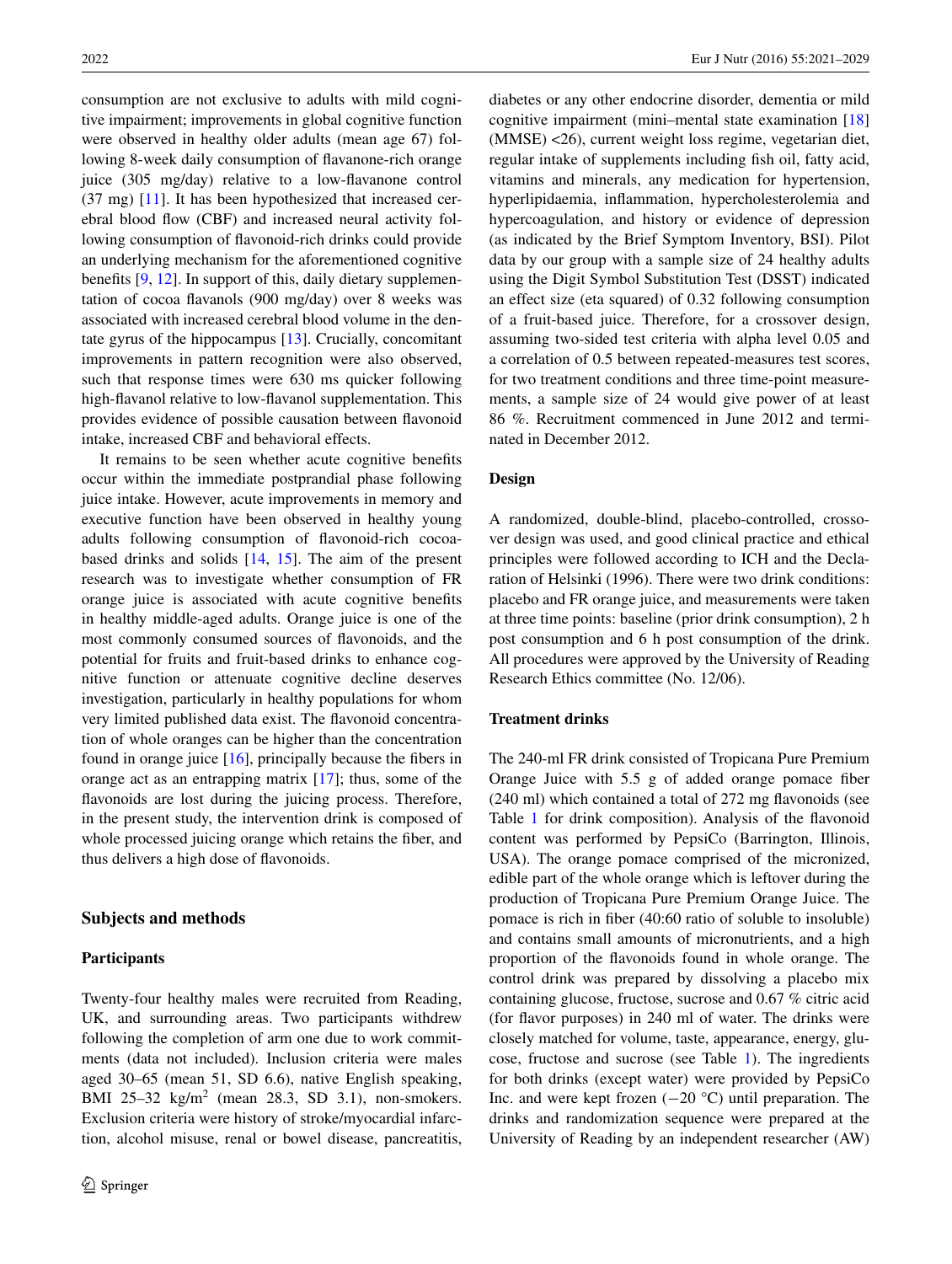<span id="page-2-0"></span>**Table 1** Nutritional composition of the high-flavonoid and placebo drinks per 240 ml serving

|                                    | Flavonoid rich | Placebo |
|------------------------------------|----------------|---------|
| Energy (kcal)                      | 92.8           | 87.7    |
| Glucose $(g)$                      | 5.1            | 5.36    |
| Fructose $(g)$                     | 6.12           | 6.38    |
| Sucrose $(g)$                      | 11.99          | 10.2    |
| Fiber $(g)$                        | 5.50           |         |
| Vitamin $C$ (mg)                   | 80.17          |         |
| Folate (mg)                        | 65.28          |         |
| Total B-carotenes (mg)             | 0.26           |         |
| Hesperidin (mg)                    | 220.46         |         |
| Narifutin (mg)                     | 34.54          |         |
| Other flavonoids <sup>a</sup> (mg) | 17.14          |         |
| Total flavonoids (mg)              | 272.14         |         |

<sup>a</sup> Includes didymin, sinensetin, nobiletin, tetramethylscutellarein and tangeretin

who did not come into contact with the participants or administer any of the test-day procedures. Both drinks were stored frozen (−20 °C) as individual portions (240 ml) in aluminum canisters and labeled with a three-digit code known only by AW. Blinded experimenters (MA, GD) performed the test-day procedures and provided participants with the drinks. Participants consumed the drinks from the canisters with black straws. The key for the codes remained sealed until data analysis was complete.

## **Procedure**

Participants initially attended a screening visit during which inclusion and exclusion criteria were checked with the MMSE [\[18](#page-7-16)] (mean 28.2, SD 1.5), BSI (mean 1.05, SD 1.89) and a Health and Lifestyle Questionnaire. A practice version of the cognitive battery was completed for familiarization (data not collected). In addition, participants also completed the following tests which provide a proxy for IQ, National Adult Reading Test (NART; mean score 30.5, SD 8.5) and Block Design (from the Wechsler Adults Intelligence Scale-R [\[19](#page-7-17)]; mean score 38.2, SD 9.2). Height (mean  $1.8$  m, SD  $7$  cm) and weight (92.8 kg, SD  $3.1$ ) were also measured. During screening, participants were provided with oral and typed instructions to consume a lowpolyphenol diet 24 h prior to each test day which included a description of foods and drinks to avoid (berries, fruits, fruit juices, jams and preserves, red wine, black, green and fruit teas, coffee, cocoa, soy products, caffeinated energy drinks and vegetables except potatoes). The screening visit and each test day were separated by a 2-week washout. The evening prior to each test-day participants consumed (at home) a low-fat standardized chicken and rice meal

provided by the research team (350 kcal, 6.9 g fat of which 3 g saturates, 52.1 g carbohydrate of which 9.7 g sugars, 19 g protein, 1.4 g fiber, 0.9 g salt) to avoid second meal cognitive effects [\[20](#page-7-18)]. For each test day, participants arrived at 8:30 a.m. following a 12-h fast. During the fast, participants were permitted to consume only water provided at screening. A standardized breakfast of croissants and lowfat cream cheese was consumed upon arrival (24.5 g fat, 10.1 g protein, 38.4 g carbohydrates, 415 kcal). The baseline cognitive battery commenced at 9:10 a.m. followed by the consumption of the FR or control drink at 10:00 a.m. Instructions were to consume the whole drink within 5 min. Repeated testing of the cognitive battery commenced 2 and 6 h post-drink consumption (approximately 12:00 and 16:00 h, respectively). Following completion of the second cognitive battery, a lunch was provided (identical to breakfast at approximately 13:00). The rationale for cognitive testing at 2 and 6 h was based on the predicted bioavailability of hesperidin and narirutin metabolites in the plasma which peak between 4 and 7 h postingestion [[21,](#page-7-19) [22\]](#page-8-0). All visits took place at the University of Reading Hugh Sinclair Nutrition Unit. Participants remained within the Nutrition Unit for the entire test day during which only water consumption was permitted (notwithstanding the test-day foods and drinks). Participants received a £100 honorarium upon completion of both arms.

#### **Cognitive battery and subjective mood**

The 45-min cognitive battery consisted of the following tests administered in the respective order: Immediate Word Recall; Simple and Complex Finger Tapping; DSST; Continuous Performance Task (CPT); Serial Sevens; Positive and Negative Affect Scale (PANAS—a measure of subjective mood); Contrast Sensitivity; Delayed Word Recall. Immediate Word Recall involved computerized serial presentation of fifteen words in a random order at a rate of one word every 2 s. Following the presentation, participants were required to orally recall the words in any order. Presentation and recall occurred three times. The dependent variable was the mean number of words recalled per trial (averaged of three trials). False positives were not documented (e.g., saying a new word). Delayed Word Recall (45 min postinitial presentation) involved one attempt to orally recall the words presented during Immediate Word Recall. Simple Finger Tapping involved pressing the "2" key as many times as possible with the index finger over 10 s. The forearm was fixed, and two trials were performed with each hand. The first trial was considered a practice, and data were only collected for the second trial. Complex Finger Tapping followed the same procedure expect the required response was  $1-2-3$  (consecutively) using the forefinger for 1, the second finger for 2 and the third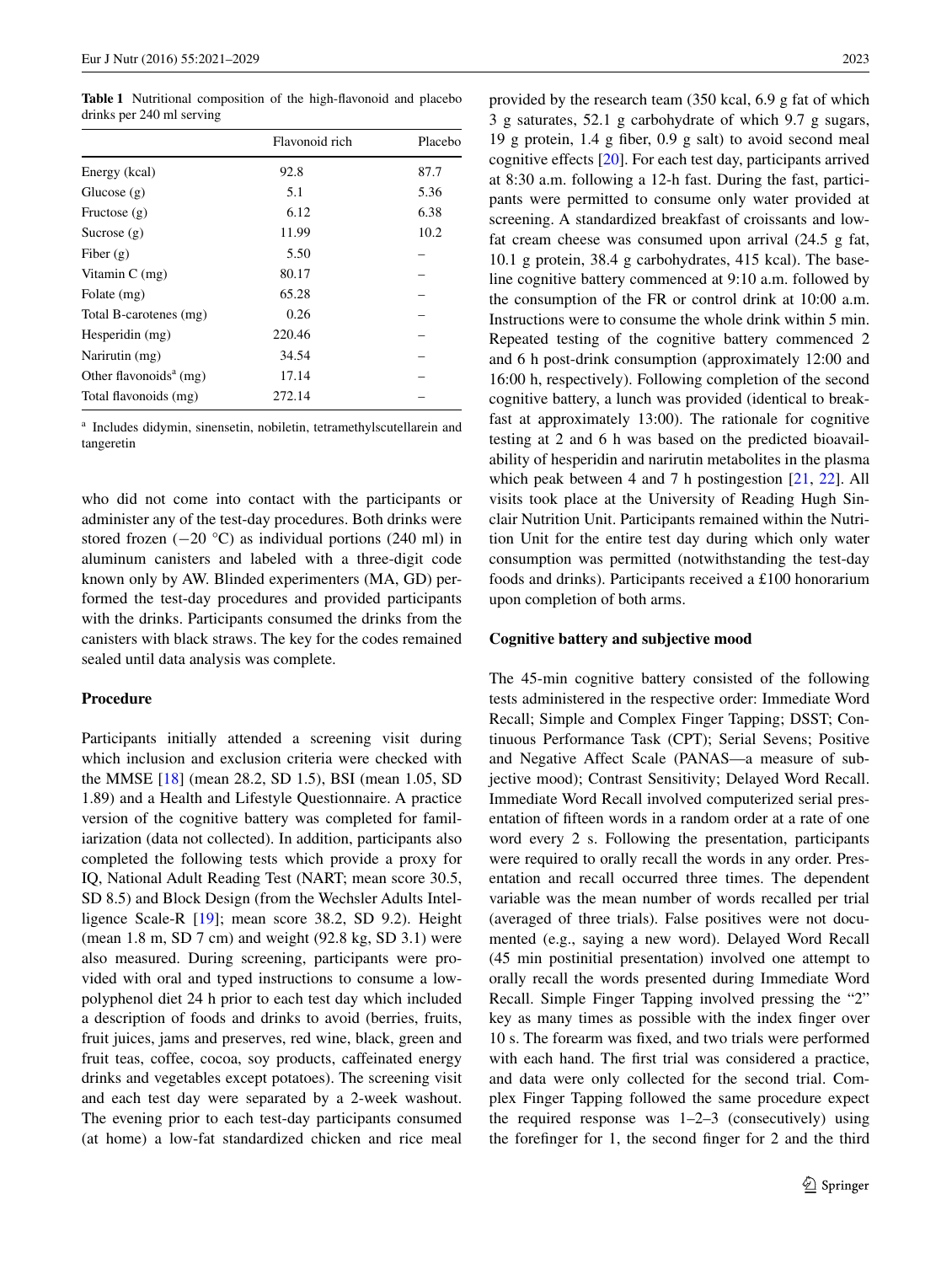finger for 3. The dependent variable was the total number of responses, averaged across the dominant and non-dominant hand (errors were not recorded). The DSST [\[19](#page-7-17)] is a pen and paper test which contains a key of nine digit-symbol pairs and an accompanying list of digits. Under each listed digit, a space is provided for the participant to enter the corresponding symbol. The dependent variable was the number of symbols correctly entered over 90 s. The CPT involved random presentation of letters at a rate of one every 250 ms for a duration of 6 min. Participants were required to press the space bar when a letter other than "X" was presented. The dependent variable was the number of false positives (i.e., pressing the space bar when an "X" appeared). Serial Sevens required participants to orally count down in sevens from a randomly determined starting number ranging from 700 to 1000. The dependent variable was the number of correct responses over 2 min. Correct answers were determined relative to the previous number given, regardless of whether the previous response was correct or incorrect. The PANAS [\[23](#page-8-1)] requires a response to twenty adjective items on a scale ranging from 1 to 5 according to how the respondent is feeling at that moment with "not at all" and "extremely" as the anchor points. Scoring is collated into two factors reflecting Positive Affect and Negative Affect. In addition, analysis of each PANAS mood adjective was also performed. The Contrast Sensitivity test required identification of a series of letters on a computer screen. The letters become increasingly difficult to distinguish as the contrast between the letters and the background is reduced. The dependent variable was the point at which the letters could not be identified (Michelson Contrast).

## **Statistical analysis**

Given the importance of considering baseline cognitive performance prior to drink consumption, change from baseline was calculated at each time point (2 and 6 h) for each cognitive test, and  $2 \times 2$  repeated-measures, Bonferroni-corrected ANOVAs (Drink  $\times$  Time) were performed using the change from baseline data with planned contrasts (*t* tests) to compare each drink (FR vs placebo) at 2 and 6 h. To examine equality at baseline, *t* tests were performed comparing FR and placebo at baseline for each cognitive test. In addition, for consistency, interpretability and agreement with other studies [[24](#page-8-2)], the cognitive tests were combined to create a measure of global cognitive function. To do this, initially for each cognitive test, the change from baseline data was combined across all drink conditions (placebo and FR) and time points (2 and 6 h), thus forming one variable for each cognitive test which was subsequently converted into *z*-scores [[24](#page-8-2)]. Subsequently, the mean *z*-score for each drink condition (placebo and FR) and each time point (2 and 6 h) was calculated such that global cognitive  $function = (Z_{DSST} + Z_{\text{Serial Svens}} + Z_{\text{Image Real}} + Z_{\text{De}})$ layed recall  $+ Z_{CPT} + Z_{simple \text{ finger tapping}} + Z_{complex \text{ finger tap}}$ ping + *Z*Contrast Sensitivity)/8. The *z*-score data for Contrast Sensitivity and the CPT were multiplied by  $-1$  prior to calculating global cognitive function since a higher score on these two tests indicates worse performance. Repeatedmeasures  $2 \times 2$  ANOVAs (Drink  $\times$  Time) were then performed with change from baseline *z*-score data for global cognitive function. Change from baseline was calculated for subjective mood data which were subsequently analyzed with Bonferroni-corrected repeated-measures  $2 \times 2$ (Drink  $\times$  Time) ANOVAs. Data were analyzed using SPSS Inc. PASW Statistics 18.

# **Results**

#### **Cognitive function**

Raw scores for each cognitive test are shown in Table [2.](#page-4-0) There were no significant differences between the drinks at baseline for any dependent variables. The  $2 \times 2$ ANOVA revealed a main effect of drink for Simple Finger Tapping  $(F[1, 20] = 8.32, p < 0.01)$  such that performance was better following the FR drink relative to the placebo. More specifically, the mean change from baseline across time points was significantly higher following the FR drink (mean 1.4, SE 0.8) relative to the placebo (mean  $-0.6$ , SE 0.5). As shown in Fig. [1,](#page-5-0) the planned contrasts revealed that the change from baseline was significantly different between the two drinks at 2 h ( $t = 3$ ,  $df = 20$ , *p* < 0.01) and 6 h (*t* = 2.16, *df* = 20, *p* < 0.05). Similarly, a Drink  $\times$  Time interaction was observed for CPT accuracy  $(F[1,21] = 3.96, p = 0.05)$  such that change from baseline was significantly different between the two drinks at 6 h  $(t = 2.02, df = 21, p < 0.05)$ , but no significant difference was observed between the drinks at 2 h. More specifically, following the FR drink, the number of errors was reduced relative to baseline at 6 h (mean  $-1.6$ ), whereas errors increased following the placebo relative to baseline at 6 h (mean 0.6). Considering all tests combined, the ANOVA model revealed no significant Drink  $\times$  Time interaction, and no main effect of time. As shown in Fig. [2](#page-5-1), the main effect of drink approached significance  $(F[1,21] = 2.98$ ,  $p = 0.09$ , such that there was a nonsignificant trend for better global cognitive function following the FR drink relative to the control; however, the planned contrasts were not performed in light of the nonsignificant ANOVA model.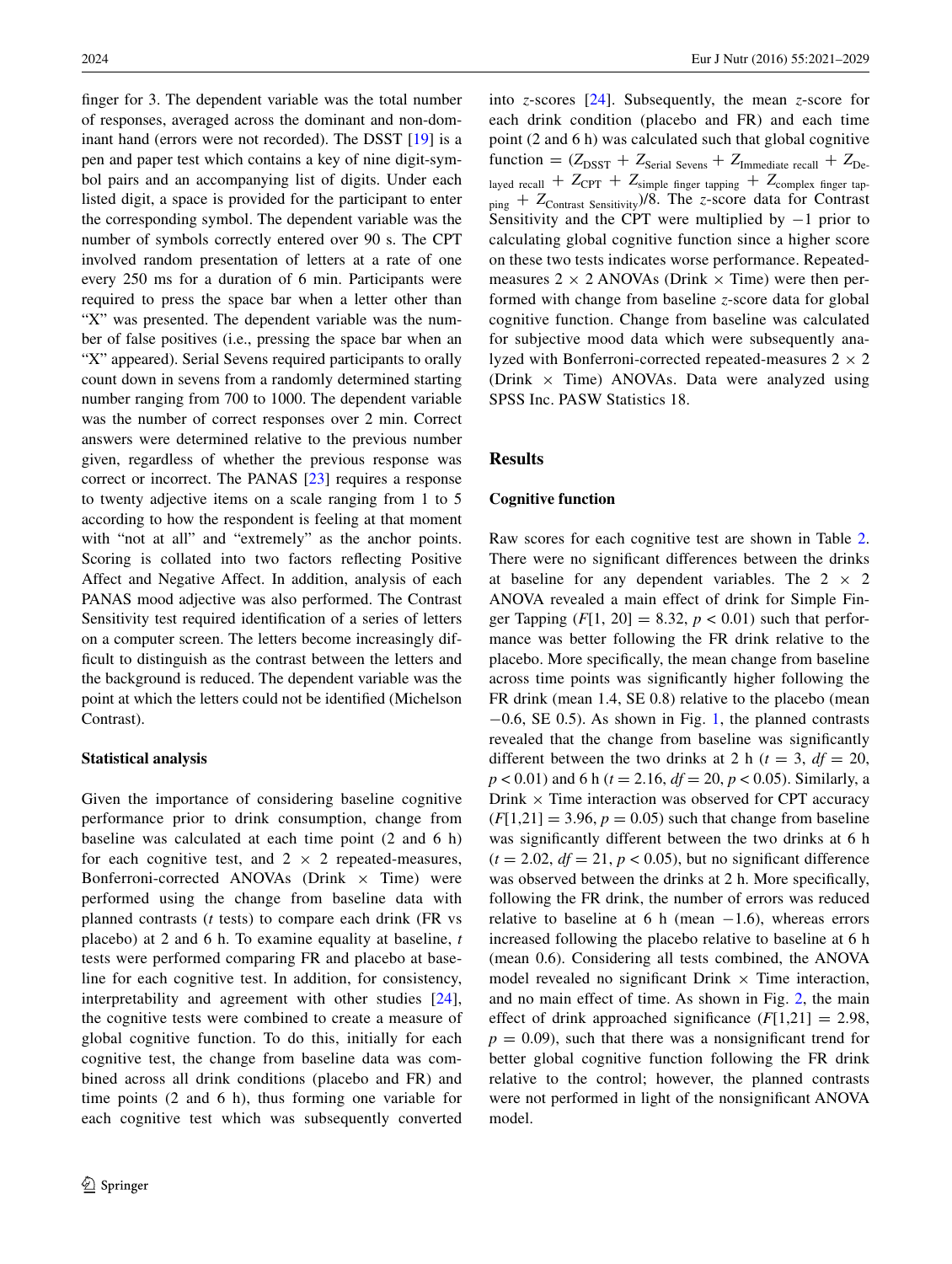<span id="page-4-0"></span>**Table 2** Raw scores per drink condition for each cognitive test and PANAS mood outcomes at all time points (means and SE)

| Outcomes measure                                       | Time point      | Placebo    | Flavonoid-rich<br>orange juice |
|--------------------------------------------------------|-----------------|------------|--------------------------------|
| Digit Symbol Substitution Test (seconds)               | <b>Baseline</b> | 61.1(2.3)  | 62.2(2.4)                      |
|                                                        | 2 <sub>h</sub>  | 61.7(1.3)  | 62.9(2.3)                      |
|                                                        | 6h              | 61.6(2.2)  | 62.6(2.2)                      |
| Serial Sevens (number correct)                         | Baseline        | 39.7 (4.4) | 40.9(4.1)                      |
|                                                        | 2 <sub>h</sub>  | 40.1(4.3)  | 42(4.3)                        |
|                                                        | 6 h             | 40.5(4.5)  | 43.5(4.5)                      |
| Immediate Verbal Recall (words)                        | <b>Baseline</b> | 11.1(.5)   | 11(.4)                         |
|                                                        | 2 <sub>h</sub>  | 10.2(.3)   | 10.2(0.5)                      |
|                                                        | 6 h             | 10.2(4)    | 10.4(0.5)                      |
| Delayed Verbal Recall (words)                          | <b>Baseline</b> | 11(.7)     | 11.3(0.6)                      |
|                                                        | 2 <sub>h</sub>  | 9.6(0.7)   | 8.8(0.7)                       |
|                                                        | 6 h             | 9.5(.8)    | 9.4(.8)                        |
| Continuous Performance Task (errors) <sup>a,*</sup>    | <b>Baseline</b> | 8.2(1.3)   | 9.2(1.6)                       |
|                                                        | 2 <sub>h</sub>  | 6.4(1.2)   | 7.9(1.5)                       |
|                                                        | 6h              | 8.8(1.4)   | 7.6(1.5)                       |
| Simple Finger Tapping* (correct responses)             | <b>Baseline</b> | 62.1(1.7)  | 60.1(1.8)                      |
|                                                        | 2 <sub>h</sub>  | 61.1(1.7)  | 61.9(1.7)                      |
|                                                        | 6 h             | 61(1.6)    | 60.8(1.7)                      |
| Complex Finger Tapping (correct responses)             | Baseline        | 35(3)      | 35.7(3.5)                      |
|                                                        | $2\ \mathrm{h}$ | 36.1(2.8)  | 38(3.9)                        |
|                                                        | 6 h             | 33.6(2)    | 37.6(3.9)                      |
| Contrast Sensitivity <sup>a</sup> (Michelson Contrast) | <b>Baseline</b> | 3(.2)      | 3(.2)                          |
|                                                        | 2 <sub>h</sub>  | 3(0.1)     | 3.1(0.2)                       |
|                                                        | 6 h             | 3(.2)      | 3(.2)                          |
| Positive Affect (mood) (PANAS scoring)                 | <b>Baseline</b> | 34.1(1.7)  | 33.5(1.7)                      |
|                                                        | 2 <sub>h</sub>  | 33.3(1.6)  | 33.6(1.6)                      |
|                                                        | 6 h             | 31.7(1.6)  | 32.5(1.9)                      |
| Negative Affect (mood) (PANAS scoring)                 | Baseline        | 11.2(4)    | 12(.8)                         |
|                                                        | 2 <sub>h</sub>  | 10.7(0.3)  | 10.5(.3)                       |
|                                                        | 6 h             | 10.7(0.3)  | 11.1(4)                        |

<sup>a</sup> Higher score indicates worse performance

 $*$  A significant main effect of drink was observed for Simple Finger Tapping following a 2  $\times$  2 repeatedmeasures ANOVA with the change from baseline data, such that performance was following the FR drink relative to the placebo ( $p < 0.05$ ). A Drink  $\times$  Time interaction was observed for CPT accuracy such that change from baseline was significantly different between the two drinks at 6 h ( $p < 0.05$ )

#### **Subjective mood**

There were no significant differences between the FR and placebo drinks for any of the subjective mood ratings at baseline. The  $2 \times 2$  ANOVA revealed a main effect of drink for the mood adjective alertness ("how alert do you feel now")  $(F[1,21] = 4.1, p = 0.05)$  indicating that the change from baseline was significantly different between the drinks. As shown in Fig. [3,](#page-5-2) a 6.4 % decline (SE 1.8) in alertness was observed over the morning relative to baseline following the placebo, whereas a 0.5 % decline (SE 2.7) was observed following the FR drink relative to baseline. This indicates that the FR drink attenuated a decline in alertness which was observed following the placebo. The individual planned contrasts comparing change from baseline alertness ratings between the drinks did not reach significance at either 2 or 6 h post consumption. Raw scores for Positive Affect and Negative Affect are shown in Table [2](#page-4-0). The  $2 \times 2$ ANOVA revealed no significant main effects or interactions for Positive Affect or Negative Affect.

#### **Discussion**

Consumption of FR orange juice was associated with improvements in cognitive function and subjective alertness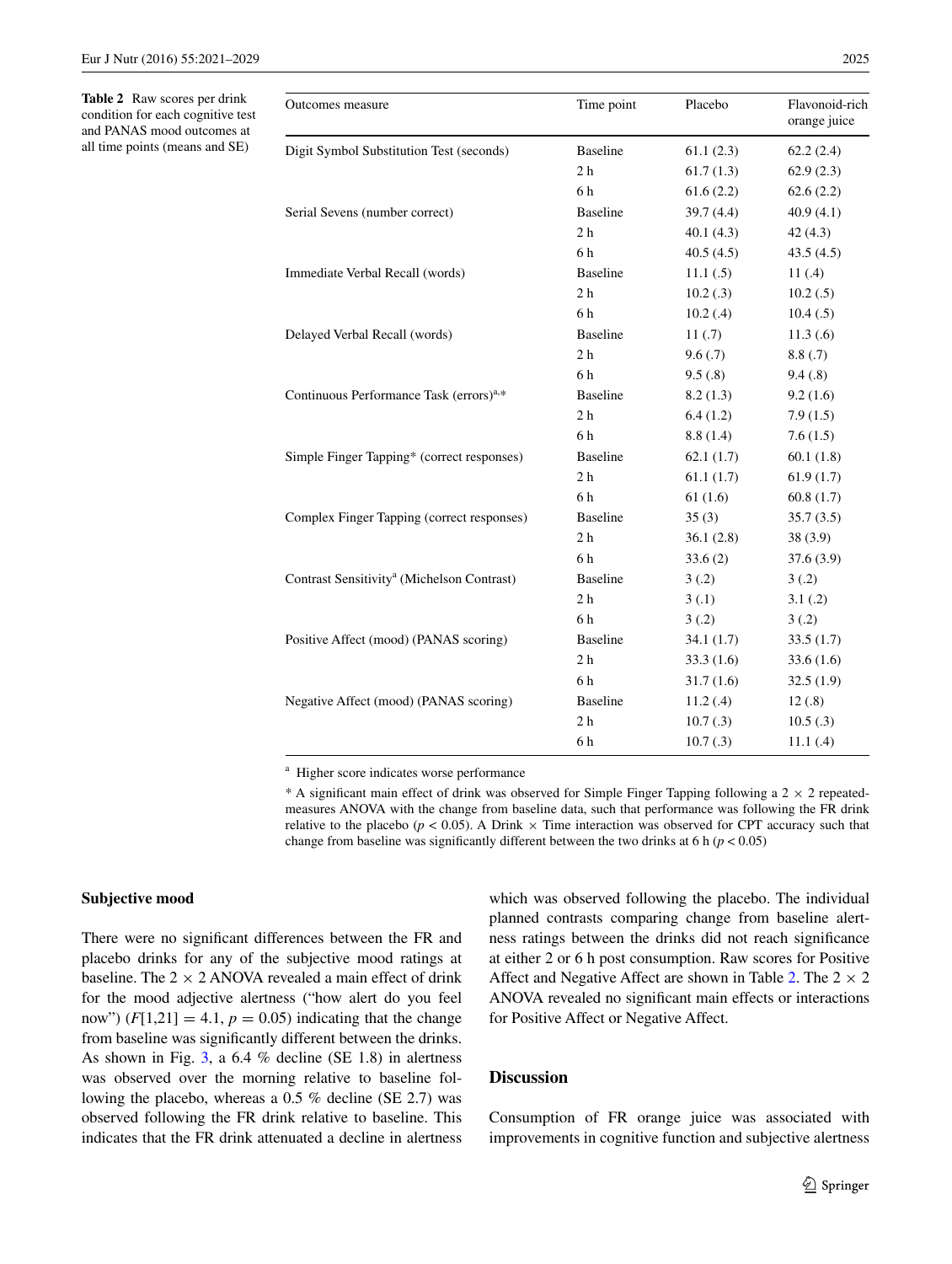

<span id="page-5-0"></span>**Fig. 1** Simple Finger Tapping performance was significantly better following the FR drink relative to the placebo as indicated by a main effect of drink  $(F[1, 20] = 8.32, p < 0.01)$ . The change from baseline was significantly higher following the FR drink relative to the placebo at 2 h post consumption and 6 h post consumption. There was no significant difference in baseline performance between the drinks



<span id="page-5-1"></span>**Fig. 2** Considering all tests combined, the main effect of drink approached significance  $(F[1,21] = 2.98, p = 0.09)$ . At 6 h post consumption, the change from baseline was positive following the FR drink (indicating improvement in global performance), whereas the change from baseline was negative following the placebo (indicating a decline in global performance). The planned contrasts were not performed in light of the nonsignificant ANOVA model. There was no significant difference in baseline performance between the drinks

relative to an energy-matched placebo in healthy middleaged adults free of disease or mild cognitive impairment. Specifically, scores for the CPT (a measure of attention and more broadly executive function) were significantly better 6 h post orange juice consumption relative to the placebo, while finger tapping (a measure of psychomotor speed) was



<span id="page-5-2"></span>**Fig. 3** Ratings of subjective alertness using the PANAS were significantly higher following the FR drink relative to the placebo as indicated by a main effect of drink  $(F[1,21] = 4.1, p = 0.05)$ . The change from baseline was significantly higher following the FR drink relative to the placebo when averaged across the time points

significantly better 2 and 6 h post consumption relative to the placebo. These findings were reflected by a nonsignificant trend showing improvement in global performance (all tests combined) throughout the day following the orange juice relative to baseline, in contrast to a subtle decline in global performance at both time points relative to baseline following the placebo. These effects on objective measures of cognitive function were mirrored by subjective alertness ratings whereby orange juice consumption attenuated a decline in alertness at both time points following the placebo. This indicates that FR orange juice can enhance objective and subjective cognitive function acutely overly 6 h.

It is important to acknowledge that orange juice consumption was not associated with a significant improvement on every individual cognitive test; this would not be expected given that the effects of nutritional interventions on cognitive performance are small and difficult to detect in healthy adults [\[25](#page-8-3)]. However, consistently higher means were observed following orange juice relative to the placebo in the vast majority of outcomes (see Table [2\)](#page-4-0). This is consistent with the findings from an 8-week chronic orange juice intervention in healthy older adults which showed improved global cognitive function relative to a low-flavonoid control [\[11](#page-7-8)]. This emphasizes the importance of considering cognitive function as a whole rather than focusing exclusively on individual cognitive tests and domains. Nevertheless, it is interesting to note that the strongest benefits of orange juice were observed for the CPT and Simple Finger Tapping, tasks which required strong elements of executive function and psychomotor speed, respectively. Kean et al. [[11\]](#page-7-8) also reported subtle improvements for executive function following dietary supplementation of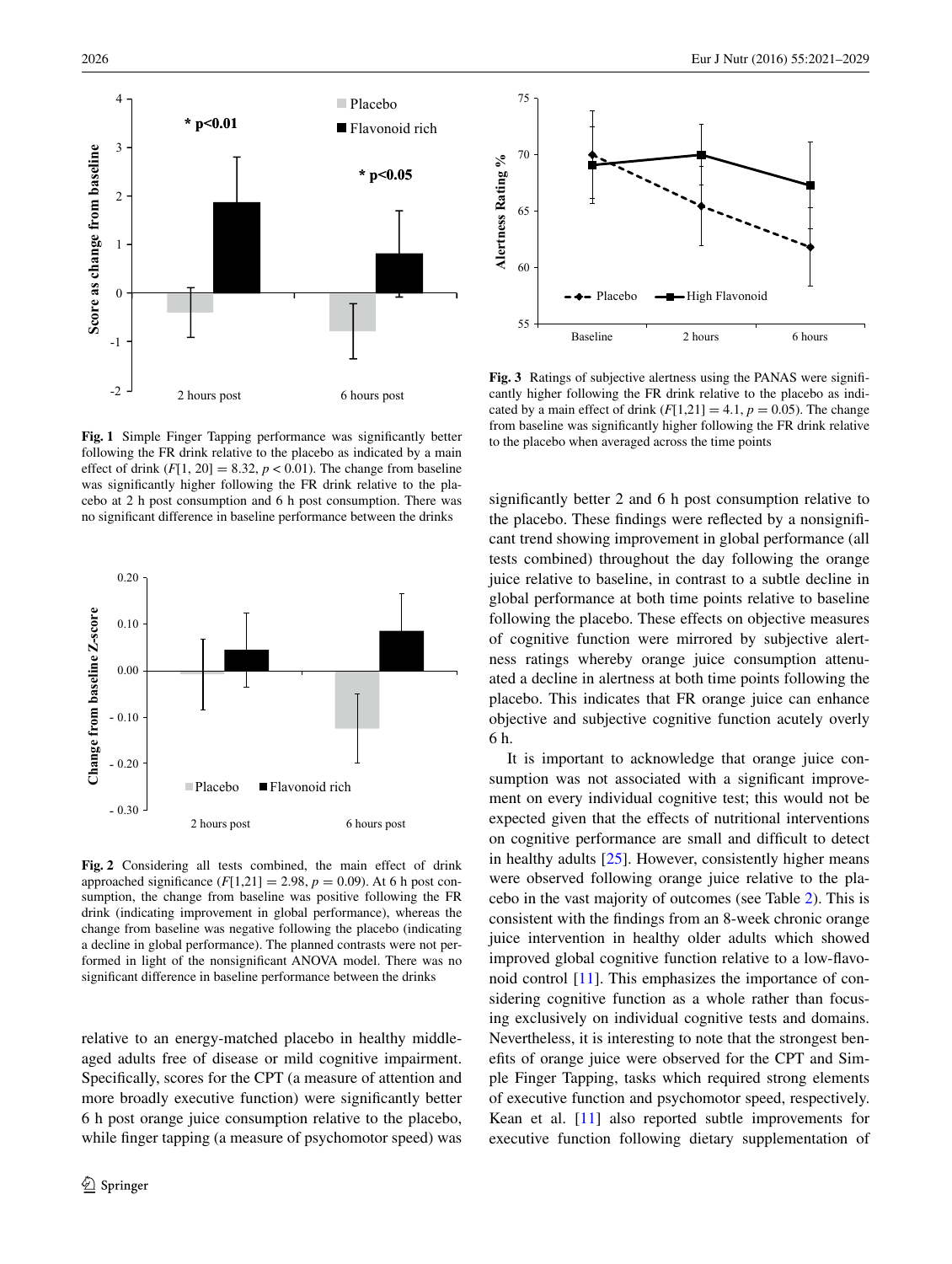flavanone-rich orange juice; however, other chronic studies have focused almost exclusively on memory. For example, 12–16 weeks of grape or blueberry juice consumption has been shown to benefit memory in adults with mild cognitive impairment, but executive function was not assessed [\[8](#page-7-6)[–10](#page-7-7)].

A key finding from the present research was the observation that cognitive benefits following a FR drink can occur within the immediate 6-h postprandial time period. Hendrickson and Mattes [[26\]](#page-8-4) failed to find any acute effects when cognitive performance in young adults was assessed in the afternoon following consumption of a grape juice drink during lunch. The younger sample recruited by Hendrickson and Mattes [[26\]](#page-8-4) (mean age 26) could account for the null effects relative to the present study (mean age 51); it is conceivable that healthy young adults typically perform at peak cognitive capability, and therefore, nutritional interventions may have little scope for impact. Having said that, benefits for executive function [[15\]](#page-7-13), spatial working memory and reaction time [[14\]](#page-7-12) have been observed in healthy young adults 2 h post consumption of non-fruit-based flavanol-rich cocoa drinks. Furthermore, general increases in mental fatigue over the morning were attenuated by a 520 mg cocoa flavanol drink [\[15](#page-7-13)], which reflects the attenuation of a decline in subjective alertness following the FR drink in the present study. Collectively, these data indicate that flavonoid-based acute nutritional interventions can improve performance on cognitive tests and enhance subjective mood and alertness in healthy adults. This highlights the possibility that cognitive effects are mediated by subjective mood, and proposed mechanisms of action for flavonoids on the brain should consider this.

Examining the potential underlying mechanisms was not the aim of this research; however, the greatest cognitive benefits were observed at 6 h which is consistent with the anticipated peak in plasma flavanone metabolites [[21,](#page-7-19) [22](#page-8-0)]. In support, pilot bioavailability data  $(n = 6)$  in healthy adults following consumption of the same FR drink showed peak concentrations of 0.25 µM hesperetin and 0.12 µM naringenin in the plasma at 6 h. Therefore, it is reasonable to propose that mechanisms relating to the flavanones hesperidin and narirutin may underlie the cognitive benefits at 6 h. This hypothesis requires investigation as plasma flavanone concentration was not measured concomitantly with the behavioral outcomes. Effects at 2 h are more difficult to explain via this mechanism given that the concentration of metabolites would not be expected to be peak at this point according to the timescale for these flavanones to be absorbed into the small intestine, converted into glycosides, hydrolyzed by microflora in the large intestine, and appear as glucuronidated and sulfated metabolites in the plasma [\[22](#page-8-0), [27,](#page-8-5) [28\]](#page-8-6). However, aforementioned research with cocoa shows that behavioral effects can be achieved within the 2-h postprandial period following flavonoid consumption [\[14](#page-7-12), [15\]](#page-7-13). It is possible that the flavanone metabolites may be exerting effects in advance of reaching peak concentration in the plasma.

Once ingested and metabolized, the specific mechanisms by which flavonoids may affect cognitive function have been described in detail elsewhere [[29,](#page-8-7) [30\]](#page-8-8). Flavanone metabolites are known to cross the blood-brain barrier following oral ingestion [[31\]](#page-8-9), and research on rodents indicates that flavanones may have specific neuroprotective effects such as increasing the expression of brainderived neurotrophic factor (BDNF) [\[32](#page-8-10), [33](#page-8-11)]. However, it is unlikely mechanisms relating to BDNF and synthesis of proteins and enzymes in the brain such as cAMP-response element-binding protein (CREB), which affect neuronal signal transduction [[34\]](#page-8-12), could be effective within a 6-h timescale. One plausible hypothesis is that flavonoid consumption may lead to acute cognitive benefits via increased CBF as a result of enhanced endothelial function and increased bioavailability of nitric oxide [[35,](#page-8-13) [36\]](#page-8-14). Human studies show significantly increased CBF several hours following cocoa flavanol consumption [\[12](#page-7-10), [36](#page-8-14)]. These are supported by chronic studies which show increased activation in the right middle prefrontal cortex and the right superior parietal cortex following anthocyanin and flavanol-rich grape juice consumption [\[9](#page-7-9)]. Moreover, increased steadystate-evoked potentials in posterior parietal and central– frontal regions [[37\]](#page-8-15) and increased CBF in the hippocampus during a spatial memory task [[13\]](#page-7-11) have been observed following several weeks daily consumption of cocoa flavanols. As yet, there are no published data examining peripheral or CBF in humans following flavanone consumption; therefore, these potential mechanisms are speculative at this time.

It is possible that the observed cognitive effects in this study could be in part accounted for by vitamin C and/or folate which were not matched across the FR and placebo drinks. Cognitive benefits associated with these micronutrients are only likely to occur following chronic consumption over several weeks and months, or in cases where there are deficiencies [[4\]](#page-7-2). Therefore, it is unlikely that vitamins or folate could account for the cognitive benefits observed 2–6 h post consumption in this healthy sample. A strength of the present study is that the beneficial effects occurred within the everyday context of consuming a standardized breakfast and lunch, indicating that positive effects are not dependent upon a period of fasting and relative energy deprivation. To extrapolate, FR orange juice-based interventions can offer acute cognitive benefits over the course of the day when consumed in conjunction with normal dietary intake. Having said that, participants were instructed to consume a low-flavonoid diet prior to each test day; therefore, it is unclear whether a habitually high-flavonoid diet would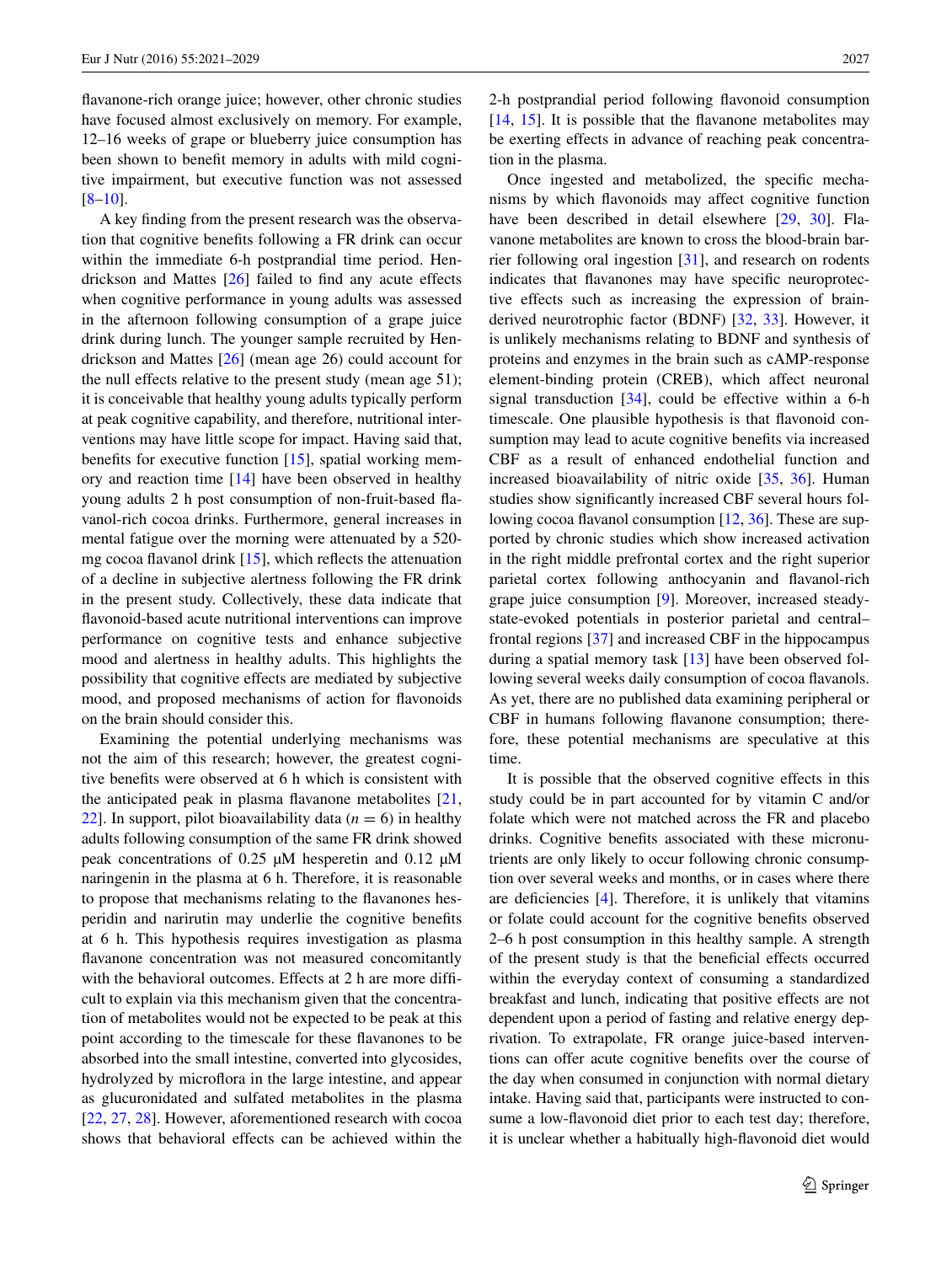mask the effects of similar interventions. With regard to the generalizability of these findings, the orange juice drink was a commercial available product (Tropicana Pure Premium Orange Juice) with the addition of FR pomace, which is an edible part of the whole orange usually leftover during the production of the juice (see method). This FR drink is not currently available to the public although it is important to point out that it consists entirely of edible oranges.

To conclude, consumption of an orange juice containing 272 mg flavonoids was associated with acute improvements in cognitive function and subjective alertness up to 6 h post consumption relative to an energy-matched control drink containing no flavonoids in healthy middle-aged adults. Fruit juices and their respective fruits are an easily available commonly consumed source of flavonoids and polyphenols. These data demonstrate that fruit juice-based flavonoids can acutely enhance cognition in healthy adults. This is consistent with the accumulating evidence from chronic interventions and epidemiological research that increased consumption of fruits, fruit juices and other flavonoid-rich foods over the lifespan is associated with cognitive benefits such as a reduced risk of neuropsychological disease, attenuation of aging-induced cognitive decline and maintenance of optimal cognitive facilities [[4](#page-7-2)].

**Acknowledgments** This research was conducted as part of a PhD and was funded by PepsiCo Inc. CS and LH are employees of PepsiCo Inc. The authors have no other conflicts of interest to declare. MA, GFD, CS, LTB and JPES designed the research. DJL and MA analyzed the data and prepared the manuscript. CS, LH, LTB and JPES reviewed and edited the manuscript. MA, GFD and DJL conducted the research. The views expressed in this manuscript are those of the authors and do not necessarily reflect the position or policy of PepsiCo Inc. The ClinicalTrials.gov identifier is NCT01963416.

**Open Access** This article is distributed under the terms of the Creative Commons Attribution 4.0 International License ([http://crea](http://creativecommons.org/licenses/by/4.0/)[tivecommons.org/licenses/by/4.0/](http://creativecommons.org/licenses/by/4.0/)), which permits unrestricted use, distribution, and reproduction in any medium, provided you give appropriate credit to the original author(s) and the source, provide a link to the Creative Commons license, and indicate if changes were made.

#### **References**

- <span id="page-7-0"></span>1. Dauchet L, Ferrières J, Arveiler D, Yarnell JW, Gey F, Ducimetière P, Ruidavets J-B, Haas A, Bingham A, Amouyel P et al (2004) Frequency of fruit and vegetable consumption and coronary heart disease in France and Northern Ireland: the PRIME study. Br J Nutr 92:963–972
- 2. Yamada T, Hayasaka S, Shibata Y, Ojima T, Saegusa T, Gotoh T, Ishikawa S, Nakamura Y, Kayaba K (2011) Frequency of citrus fruit intake is associated with the incidence of cardiovascular disease: the Jichi Medical School cohort study. J Epidemiol 21:169–175
- <span id="page-7-1"></span>3. Cassidy A, Rimm EB, O'Reilly ÉJ, Logroscino G, Kay C, Chiuve SE, Rexrode KM (2012) Dietary flavonoids and risk of stroke in women. Stroke 43:946–951
- <span id="page-7-2"></span>4. Lamport DJ, Saunders C, Butler LT, Spencer JPE (2014) Fruits, vegetables, 100% juices, and cognitive function. Nutr Rev 72:774–789
- <span id="page-7-3"></span>5. Macready AL, Kennedy OB, Ellis JA, Williams CM, Spencer JPE, Butler LT (2009) Flavonoids and cognitive function: a review of human randomized controlled trial studies and recommendations for future studies. Genes Nutr 4:227–242
- <span id="page-7-4"></span>6. Lamport DJ, Dye L, Wightman JD, Lawton CL (2012) The effects of flavonoid and other polyphenol consumption on cognitive performance: a systematic research review of human experimental and epidemiological studies. Nutr Aging 1:5–25
- <span id="page-7-5"></span>7. Nurk E, Refsum H, Drevon CA, Tell GS, Hygaard HA, Engedal K, Smith AD (2010) Cognitive performance among the elderly in relation to the intake of plant foods. The Hordaland Health Study. Br J Nutr 104:1190–1201
- <span id="page-7-6"></span>8. Krikorian R, Nash TA, Shidler MD, Shukitt-Hale B, Joseph JA (2010) Concord grape juice supplementation improves memory function in older adults with mild cognitive impairment. Br J Nutr 103:730–734
- <span id="page-7-9"></span>9. Krikorian R, Boespflug EL, Fleck DE, Stein AL, Wightman JD, Shidler MD, Sadat-Hossieny S (2012) Concord grape juice supplementation and neurocognitive function in human aging. J Agric Food Chem 60:5736–5742
- <span id="page-7-7"></span>10. Krikorian R, Shidler MD, Nash TA, Kalt W, Vinqvist-Tymchuk MR, Shukitt-Hale Joseph JA (2010) Blueberry supplementation improves memory in older adults. J Agric Food Chem 58:3996–4000
- <span id="page-7-8"></span>11. Kean RJ, Lamport DJ, Dodd GF, Freeman JE, Williams CM, Ellis JA, Butler LT, Spencer JPE (2015) Chronic consumption of flavanone-rich orange juice is associated with cognitive benefits: an 8-wk, randomized, double-blind, placebo-controlled trial in health adults. Am J Clin Nutr 101:506–514
- <span id="page-7-10"></span>12. Francis S, Head K, Morris PG, Macdonald IA (2006) The effect of flavanol-rich cocoa on the fMRI response to a cognitive task in healthy young people. J Cardiovasc Pharmacol 47:S215–S220
- <span id="page-7-11"></span>13. Brickman AM, Khan UA, Provenzano FA, Yeung L-K, Suzuki W, Schroeter H, Wall M, Sloan RP, Small SA (2014) Enhancing dentate gyrus function with dietary flavanols improves cognition in older adults. Nat Neurosci 17:798–1803
- <span id="page-7-12"></span>14. Scholey AB, French SJ, Morris PJ, Kennedy DO, Milne AL, Haskell CF (2010) Consumption of cocoa flavanols results in acute improvements in mood and cognitive performance during sustained mental effort. J Psychopharmacol 24:1505–1514
- <span id="page-7-13"></span>15. Field DT, Williams CM, Butler LT (2011) Consumption of cocoa flavanols results in acute improvement in visual and cognitive function. Physiol Behav 304:255–260
- <span id="page-7-14"></span>16. Manach C, Morand C, Gil-Izquierdo A, Bouteloup-Demange C, Remesy C (2003) Bioavailability in humans of the flavanones hesperidin and narirutin after the ingestion of two doses of orange juice. Eur J Clin Nutr 57:235–242
- <span id="page-7-15"></span>17. Palafox-Carlos H, Ayala-Zavala JF, Gonzalez-Aguilar GA (2011) The role of dietary fiber in the bioaccessibility and bioavailability of fruit and vegetable antioxidants. J Food Sci 76:R6–R15
- <span id="page-7-16"></span>18. Folstein M, Folstein S, McHugh PR (1975) 'Mini-Mental State'. A practical method for grading the cognitive state of patients for the clinician. J Psychiatr Res 12:189–198
- <span id="page-7-17"></span>19. Wechsler D (1981) WAIS-R manual: Wechsler adult intelligence scale—revised. The Psychological Corporation, New York
- <span id="page-7-18"></span>20. Lamport DJ, Hoyle E, Lawton CL, Mansfield MW, Dye L (2011) Evidence for a second meal cognitive effect: glycaemic responses to high and low glycaemic index meals are associated with cognitive the following morning. Nutr Neurosci 14:66–72
- <span id="page-7-19"></span>21. Manach C, Scalbert A, Morand C, Remesy C, Jimenez L (2004) Polyphenols: food sources and bioavailability. Am J Clin Nutr 79:727–747